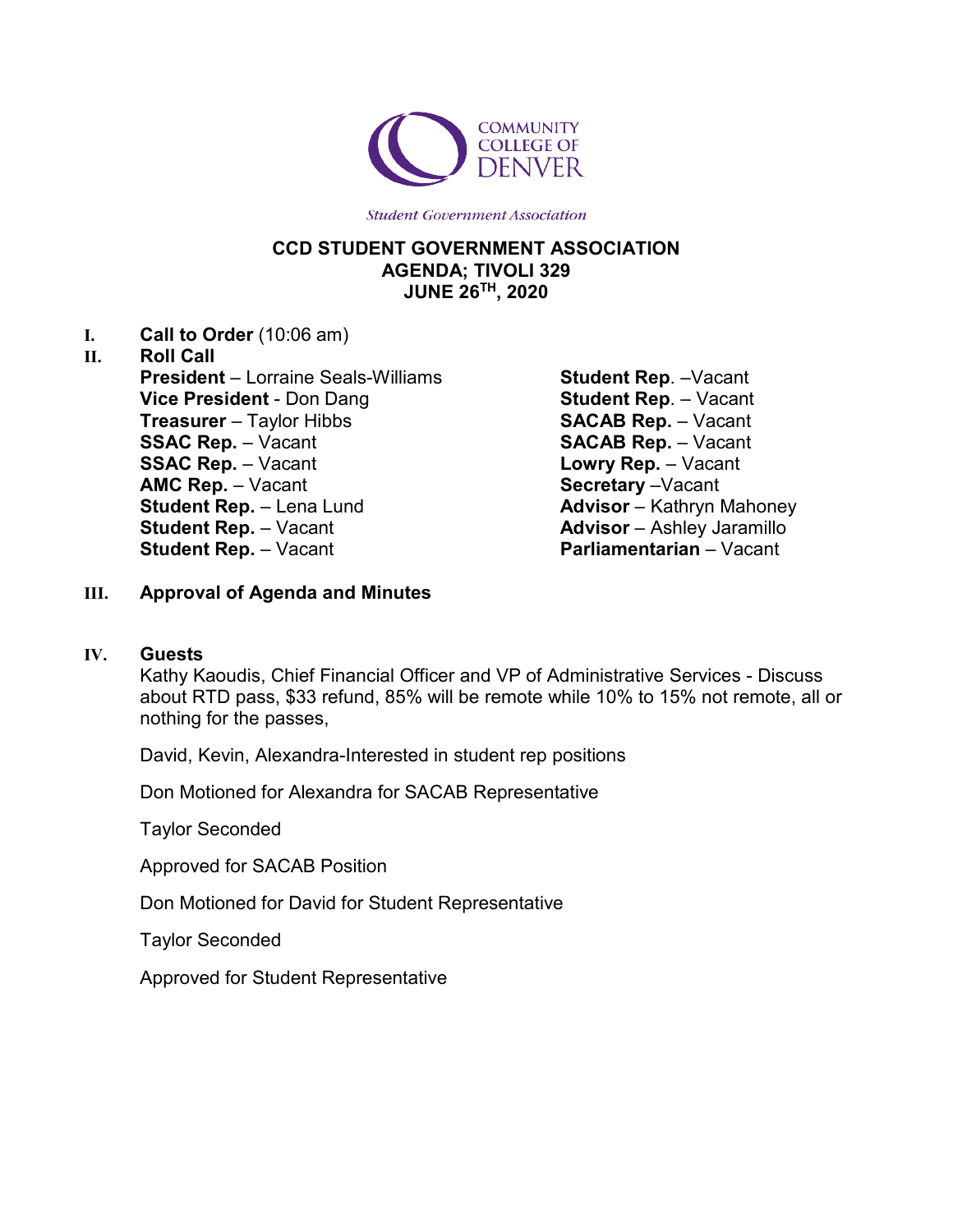## **V. Reports**

- A. **President's Report:** Meetings, Trainings for summer with Ashley, Budgets will start on July 1<sup>st</sup>
- B. **Vice-President's Report:**
- C. **Treasurer's Report:**
- D. **Secretary's Report:**
- E. **Advisor's Report:**
- F. **SACAB Report:**
- G. **SSAC Report:**
- H. **Student Rep. Reports:**
- I. **Committee Report** (Budget, Events, Engagement): **Elections Committee**-
- J. **Special Committee Report**
- **VI. Unfinished Business/General Orders**
- **VII. New Business -** David, Kevin, Alexandra
- **VIII. Open Forum/Public Comments/Adjournment:**

Adjournment at 11:00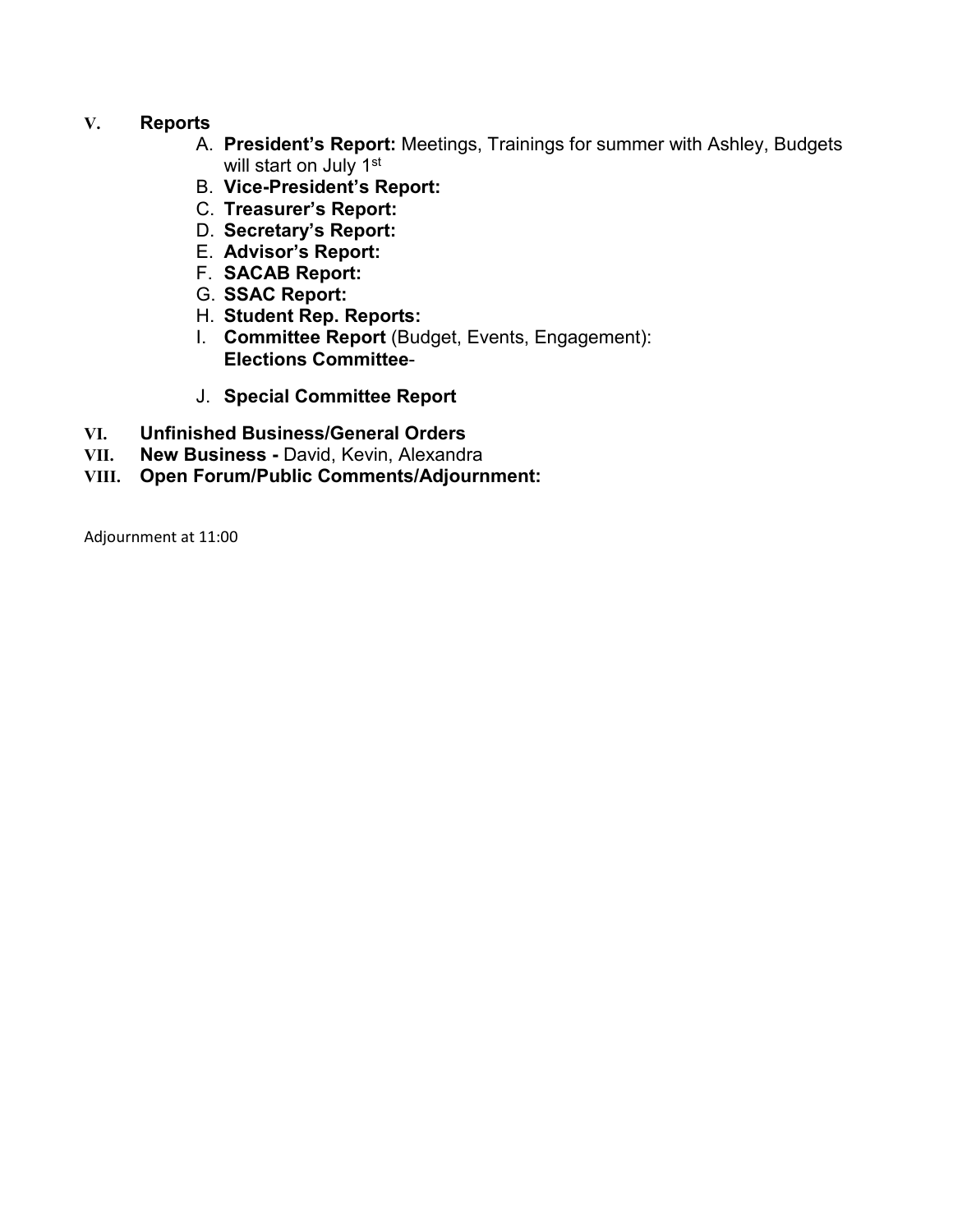

# **CCD STUDENT GOVERNMENT ASSOCIATION AGENDA; TIVOLI 329 JULY 10TH, 2020**

**I. Call to Order** (10:02)

**II. Roll Call President** – Lorraine Seals-Williams - Present **Vice President** - Don Dang - Present **Treasurer** – Taylor Hibbs - Present **SSAC Rep.** – Vacant **SSAC Rep.** – Vacant **AMC Rep.** – Vacant **Student Rep.** – Lena Lund - Present **Student Rep.** – David Nusbaum - Present **Student Rep.** – Vacant

**Student Rep**. –Vacant **Student Rep**. – Vacant **SACAB Rep.** – Alexandra Lucero – Late at 10:06 **SACAB Rep.** – Vacant **Lowry Rep.** – Vacant **Secretary** –Vacant **Advisor** – Kathryn Mahoney - Present **Advisor** – Ashley Jaramillo - Present **Parliamentarian** – Vacant

- **III. Approval of Agenda and Minutes**
- **IV. Guests**

Chris Holcomb: Here to also listen on the Presidential Search profile

Isaacson Miller-

Monroe Moseley, Andarla Hodge, Grace Munschauer, Drew Turley (President Search)

Presidential Search is using letter as reference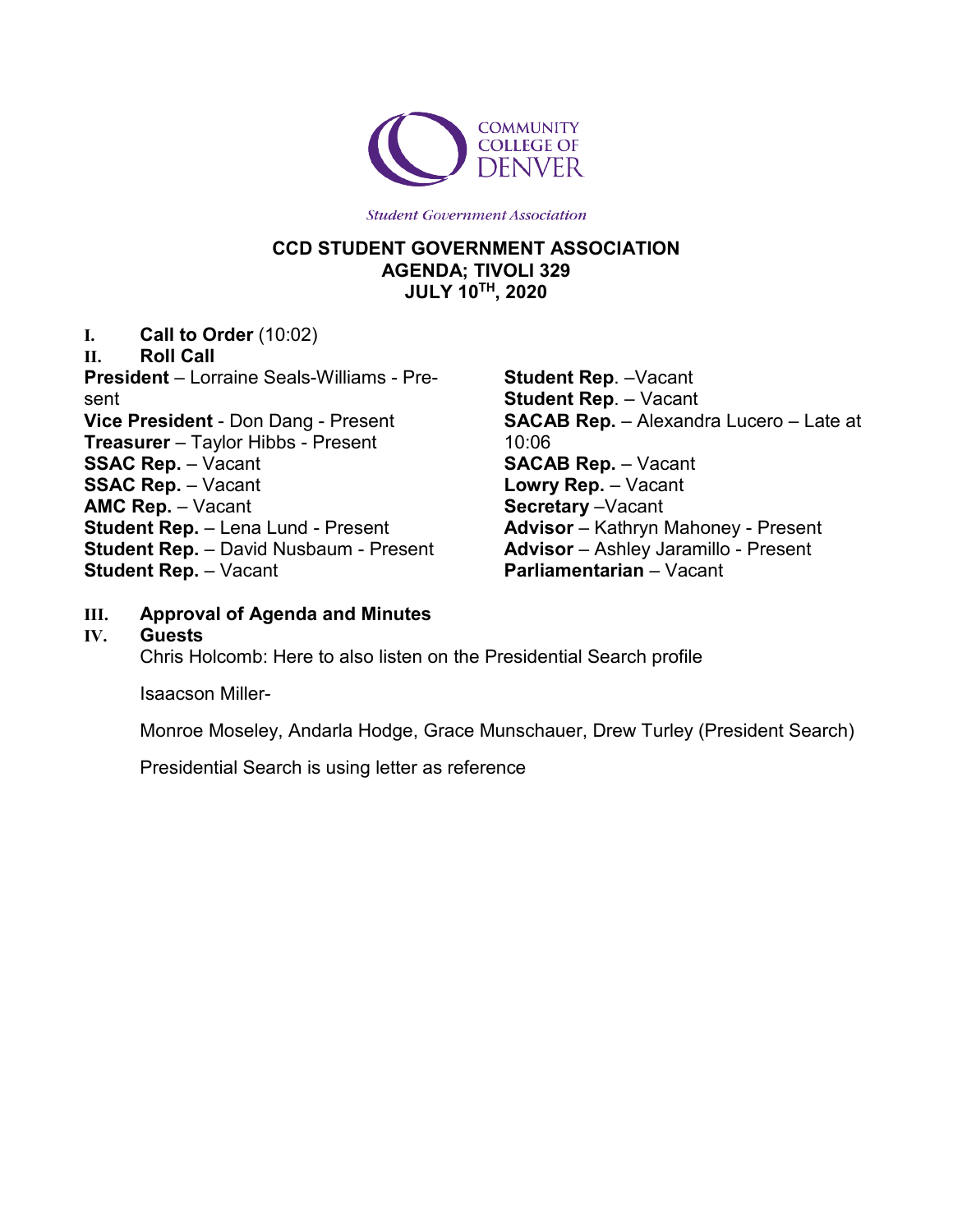# **V. Reports**

- A. **President's Report:**
- B. **Vice-President's Report:**
- C. **Treasurer's Report:**
- D. **Secretary's Report:**
- E. **Advisor's Report:**
- F. **SACAB Report:**
- G. **SSAC Report:**
- H. **Student Rep. Reports:**
- I. **Committee Report** (Budget, Events, Engagement)**:**
- **Elections Committee-**
- J. **Special Committee Report:**
- **VI. Unfinished Business/General Orders**
- **New Business-** OER Committee, Committee to oversee the Auraria Police from Freeman, Media Committee, Sorenson Impact Center MAPS Project it is for receiving the opinions
- **VIII. Open Forum/Public Comments/Adjournment:**

Adjournment: 10:50 am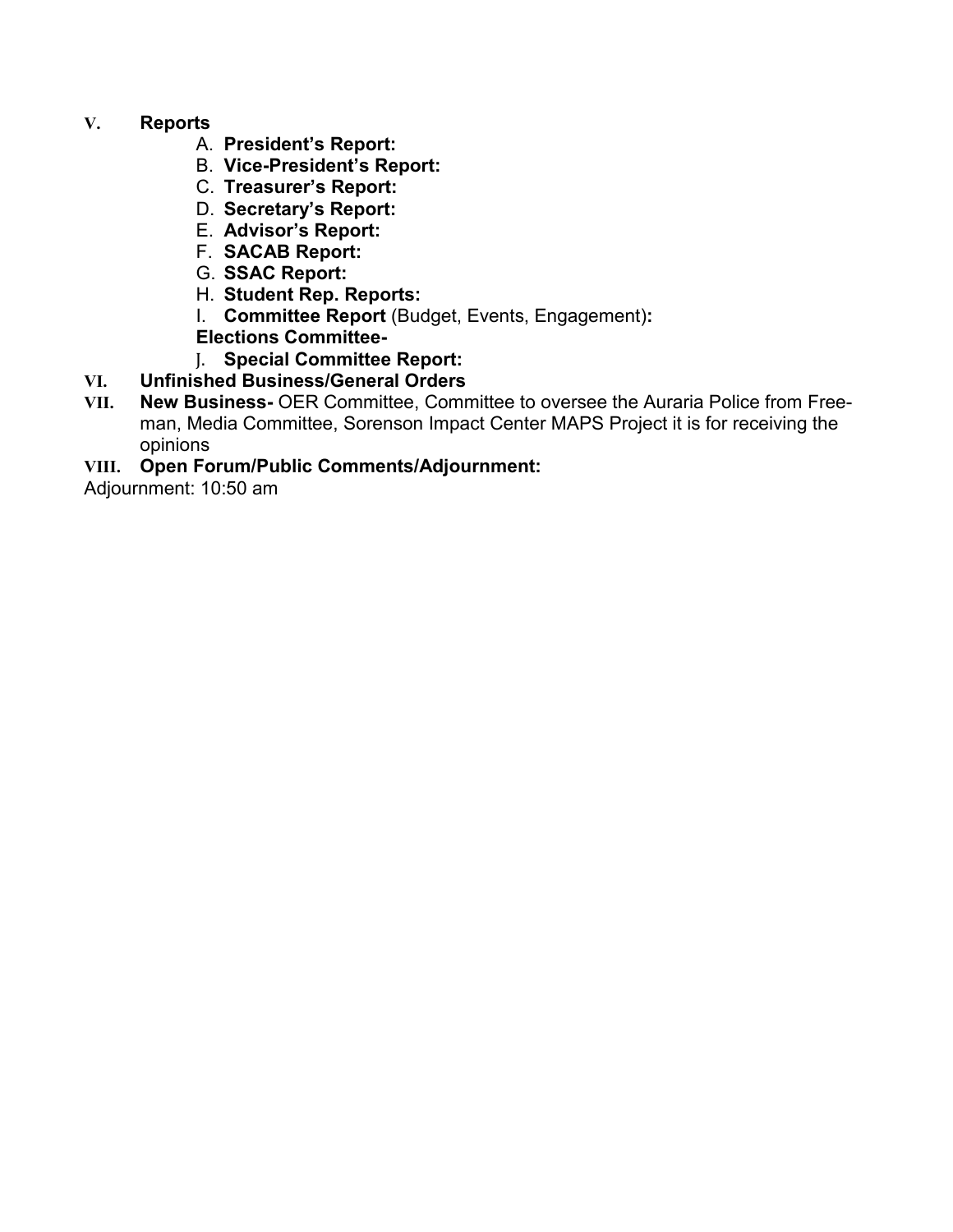

## **CCD STUDENT GOVERNMENT ASSOCIATION AGENDA; TIVOLI 329 (Webex) JULY 24TH, 2020**

**I. Call to Order** (10:03 am)

**II. Roll Call**

**President** – Lorraine Seals-Williams - Present **Vice President** - Don Dang - Present **Treasurer** – Taylor Hibbs - Present **SSAC Rep.** – Vacant **SSAC Rep.** – Vacant **AMC Rep.** – Vacant **Student Rep.** – Lena Lund - Present **Student Rep.** – David Nusbaum - Present **Student Rep.** – Vacant

**Student Rep**. –Vacant **Student Rep**. – Vacant **SACAB Rep.** – Alexandra Lucero - Absent **SACAB Rep.** – Vacant **Lowry Rep.** – Vacant **Secretary** –Vacant **Advisor** – Kathryn Mahoney - Present **Advisor** – Ashley Jaramillo - Absent **Parliamentarian** – Vacant

# **III. Approval of Agenda and Minutes**

#### **IV. Guests**

Ruthanne Orihuela - IELT (CCD 5 Year Plan), Dr. Guillan McKnight will be joining CCD on August 12<sup>th</sup>, planning to have students who represent but are not part of organizations,

Christopher Holcom - Program Chair & Associate Professor, History, Geography, Political Science

Tammi Spicer-Dormuth - Assistant Professor, Political Science, been in CCD for 8 years, CCD curriculum committee and then the system's committee, comes back to the VP office and system, Pete Linstrom dean of Math, English and First Year Experience, engage with change and activists

Asher Hoffman - (Interested in Student Rep Position) interested in advocating for elections, Rocky Mountain GPS, making change is his mission, interested in working for a Hinconlouper campain

Andrea - (Interested in Student Rep Position) looking into transferring into internship, working under Mark, interested in renewable energy

Don Motioned for Asher for Student rep and Andrea for SACAB rep

Lena Seconded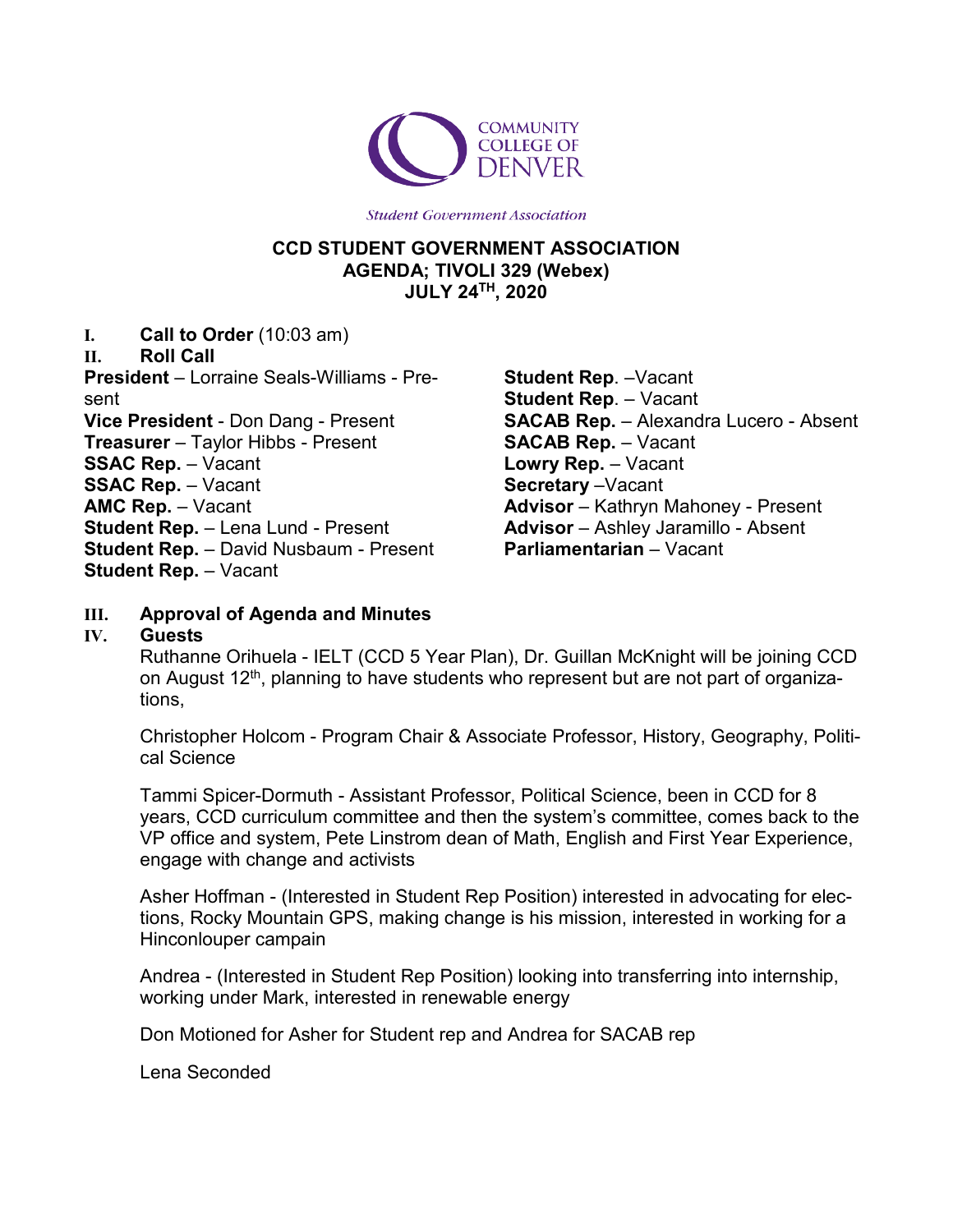## **V. Reports**

- A. **President's Report:**
- B. **Vice-President's Report:**
- C. **Treasurer's Report:**
- D. **Secretary's Report:**
- E. **Advisor's Report:**
- F. **SACAB Report:**
- G. **SSAC Report:**
- H. **Student Rep. Reports:**
- I. **Committee Report** (Budget, Events, Engagement)**: Elections Committee-**
- J. **Special Committee Report**
- **VI. Unfinished Business/General Orders**
- **VII. New Business-**
- **VIII. Open Forum/Public Comments/Adjournment:**

Adjournment – 11:04 am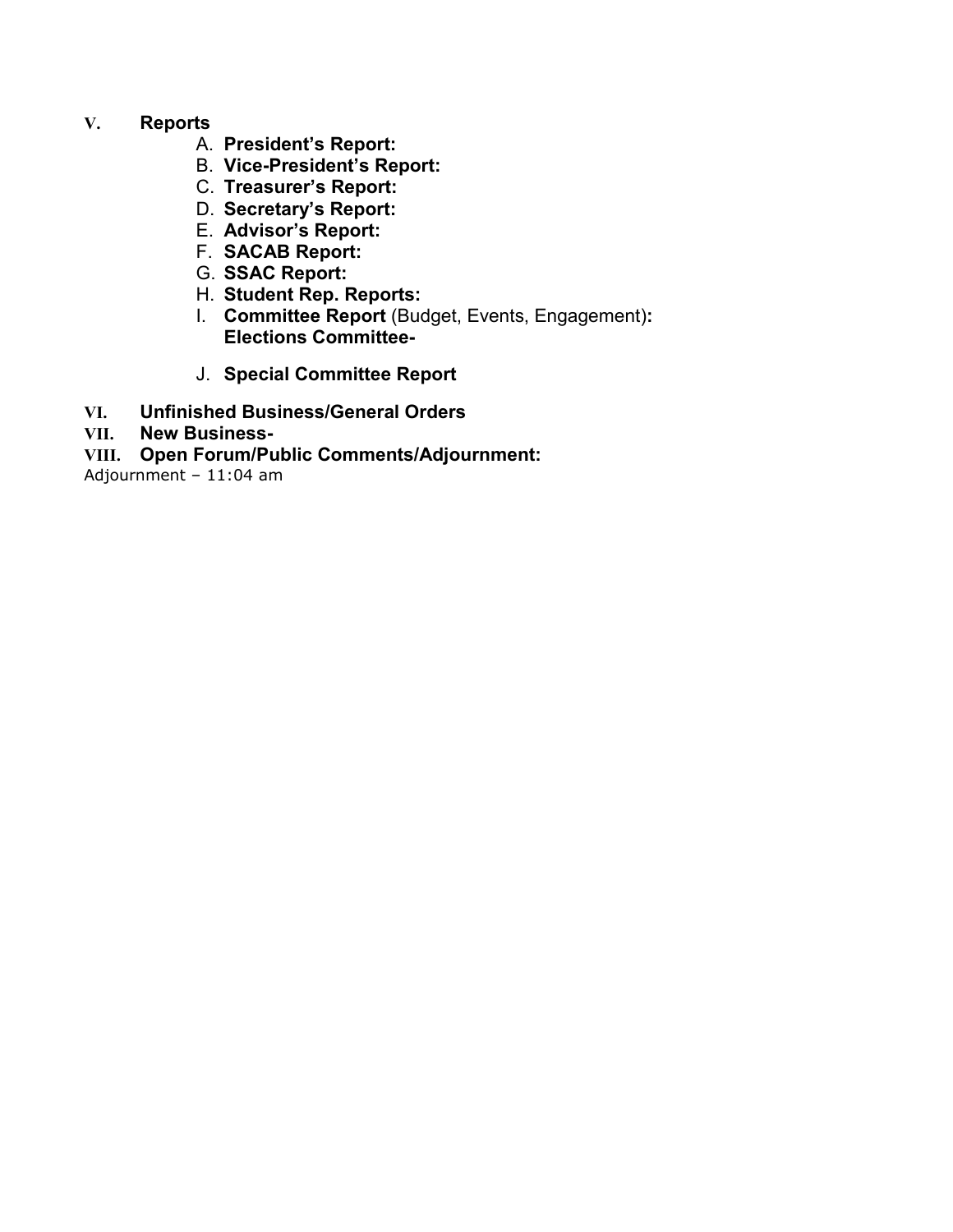

# **CCD STUDENT GOVERNMENT ASSOCIATION AGENDA; TIVOLI 329 August 7TH, 2020**

**I. Call to Order** (10:05)

**II. Roll Call President** – Lorraine Seals-Williams - Present **Vice President** - Don Dang - Present **Treasurer** – Taylor Hibbs - Present **SSAC Rep.** – Vacant **SSAC Rep.** – Vacant **AMC Rep.** – Vacant **Student Rep.** – David Nusbaum - Present **Student Rep.** – Asher Hoffman - Present **Student Rep.** – Mariam Osman - Present

**Student Rep**. – Vacant **Student Rep**. – Vacant **SACAB Rep.** – Andrea Fletcher - Present **SACAB Rep.** – Alexandra Lucero - Absent **Lowry Rep.** – Vacant **Secretary** – Esther Pompee - Present **Advisor** – Kathryn Mahoney - Present **Advisor** – Ashley Jaramillo - Excused **Parliamentarian** – Lena Lund - Present

## **III. Approval of Agenda and Minutes**

Lena Motioned to remove Ernesto and add Christopher Holcom and Ruthanne Orihuela

Taylor Seconded

Lena Motioned to approve Agenda

Taylor Seconded

## **IV. Guests-**

Mariam Osman

Christopher Holcom – Have a student representative on the Faculty Council

Ruthanne Orihuela – Dr. G is starting this coming Wednesday, invite her to meetings, continue the relationship with faculty and student, update on the committee list, a committee on Thursday from 3 pm to 4 pm

## **V. Reports**

A. **President's Report:** First Fall SGA Meeting. Meetings every Friday for Fall! **-**Fall Schedules: send in fall schedules in order to create schedules